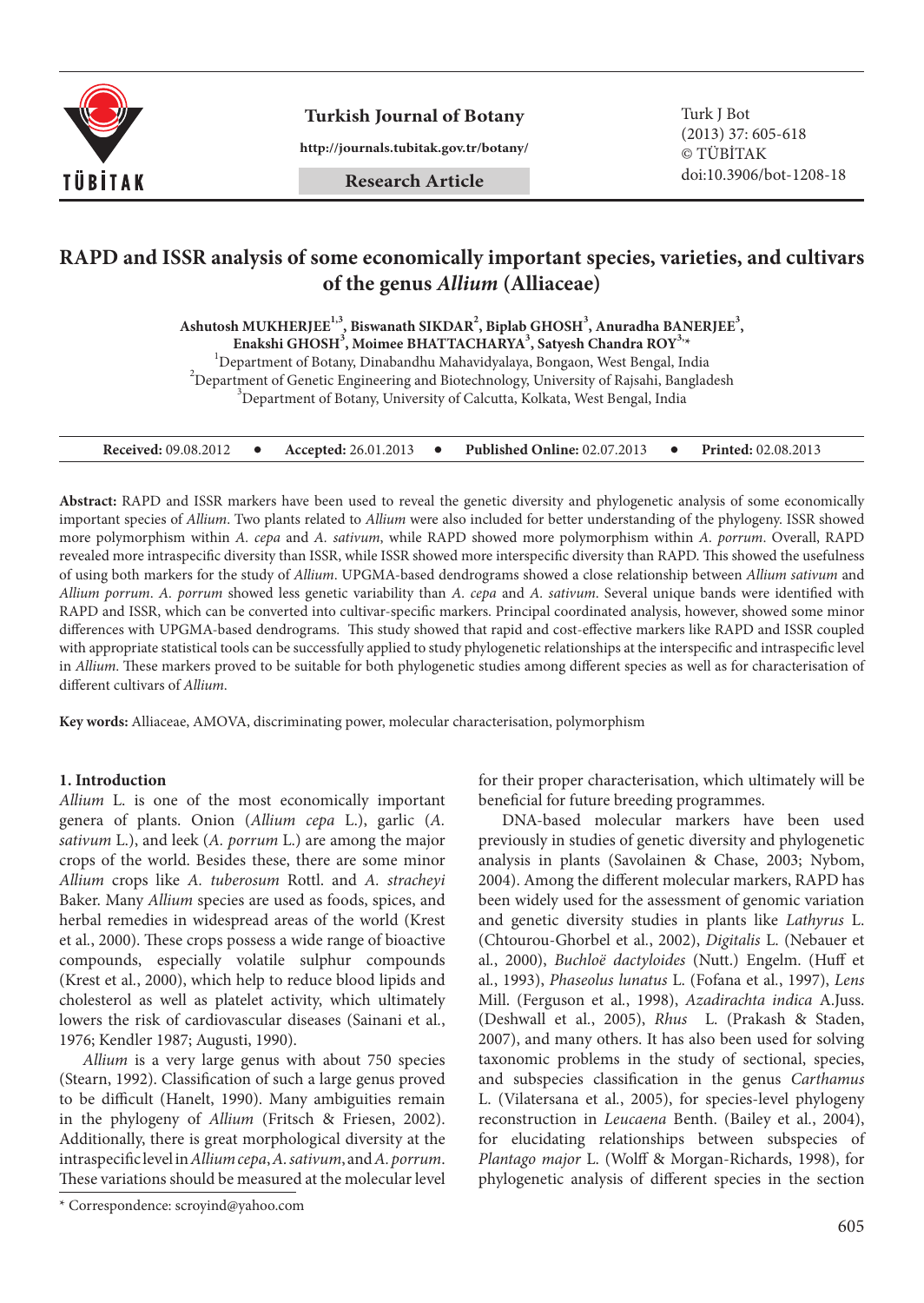*Oxytona* Bernh. of the genus *Papaver* L. (Parmaksız & Özcan, 2011), and for assessing the relationships among some species of *Cephalaria* Schrad. ex Roem. et Schult (Göktürk et al., 2012).

Inter-simple sequence repeat (ISSR) is a PCR-based method developed by Zietkiewicz et al*.* (1994). ISSRs have been successfully used to estimate the extent of genetic diversity at inter- and intra-specific level in a wide range of crop species which include fingermillet (Salimath et al., 1995), *Vigna* Savi (Ajibade et al*.*, 2000), sweet potato (Huang & Sun, 2000), and *Plantago major* L. (Wolff & Morgan-Richards, 1998). It has also been used for resolving problems relating to the phylogeny of Asian cultivated rice *Oryza sativa* L. (Joshi et al*.*, 2000), wheat (Nagaoka & Ogihara, 1997), and *Diplotaxis* DC. species (Martin & Sanchez-Yelamo, 2000). Both RAPD and ISSR techniques have been used in several studies, including characterisation of Chilean *Nothofagus* Blume species (Mattioni et al*.*, 2002), studies of genetic variability and cultivar identification in *Olea europaea* L. (Martins-Lopes et al*.*, 2007), evaluation of genomic relationships among some populations of *Podophyllum hexandrum* Royle (Alam et al., 2009), and so on.

Considering the importance of RAPD and ISSR markers for the study of genetic diversity in various genera and species of plants, very little work has been done in different species varieties and cultivars of *Allium* with these markers (Wilkie et al*.*, 1993; Friesen et al., 1997; Hao et al., 2002; Son et al., 2012). Other widely used markers like AFLP (Volk et al., 2004; García-Lampasona et al., 2012) and SSR (Fischer and Bachmann, 1998; Song et al., 2004; Khar et al., 2011; Lee et al., 2011; Cunha et al., 2012) have been used in the study of *Allium*. Initially, we also tried some SSR primers with our investigated species. These included some available SSR primer sequences developed from *Allium cepa* and *A. sativum*. But they gave poor amplification in *A. stracheyi* as well as in *Agapanthus africanus* L. and *Nothoscordum fragrans* Kunth. (2 species of the family Alliaceae), i.e. their crossspecies transferability was low for these species. Lee et al. (2011) reported low cross-species transferability of SSR markers across different sections within the genus *Allium*. Additionally, RAPD and ISSR are cheaper and easier to use than AFLP (Hodkinson et al., 2002; Kumar et al., 2012). Therefore, we selected RAPD and ISSR markers. The objectives of our study were to study the genetic diversity within *Allium* species and to clarify the phylogenetic relationships among them with the help of RAPD and ISSR techniques, as well as to compare the applicability of these 2 markers in *Allium*.

# **2. Materials and methods**

#### **2.1. Materials**

A total of 21 taxa from 5 species of *Allium* were investigated in this study. These included 3 varieties including 8 cultivars of *Allium cepa* L., 5 cultivars of *Allium sativum* L., 4 cultivars of *Allium porrum* L., and 2 other species of *Allium*  (*Allium tuberosum* Rottl. and *Allium stracheyi* Baker). For a better understanding of the phylogenetic relationships among the *Allium* species, 2 species related to *Allium* from the family Alliaceae, viz. *Agapanthus africanus* L. and *Nothoscordum fragrans* Kunth., were included. Names of the *Allium* species, varieties, and cultivars, along with their morphological features, are given in Table 1.

## **2.2. DNA extraction and PCR amplification**

DNA was extracted from fresh or frozen leaves, following the CTAB method of Doyle and Doyle (1987) with minor modifications. Briefly, 1 g of leaf sample was ground with liquid nitrogen and the leaf powder was then immediately transferred to a 50-mL tube containing 10 mL of 2% CTAB buffer, mixed properly, and incubated for 1 h at 65 °C with occasional gentle swirling. After incubation, the mixture was centrifuged for 10 min at 4000 rpm (2000  $\times$  *g*) at room temperature, and the supernatant was taken. It was treated with RNase for 30 min at 37 °C. The same volume of phenol:chloroform:isoamyl alcohol (25:24:1) was added to the solution, mixed thoroughly, centrifuged at 4000 rpm at room temperature, and the supernatant was removed carefully. A doubled amount of isopropanol was added, incubated overnight at –20 °C, and centrifuged at 10,000 rpm at room temperature. The supernatant was discarded and the pellet was washed with 70% ethanol and again centrifuged at room temperature for 10 min at 10,000 rpm, and then dried using a vacuum desiccator. The pellet was resuspended with 50 µL of double-distilled water, allowed to dissolve, and stored at –20 °C for further use.

Primarily, 50 decamer primers obtained from Operon Technologies Inc. (Alameda, California, USA) were tested for RAPD amplification. Amplification reactions were performed based on the standard protocol of Williams et al*.* (1990) with some modifications. The optimum reaction mix for a 25 μL of reaction mixture contained 2.5 μL of 10X PCR buffer, 0.1 mM dNTP mix, 200 nM primer, 1U Taq Polymerase, 50 ng template DNA, and 3 mM  $MgCl_2$ . Amplification conditions were an initial denaturation at 94 °C for 5 min, 45 cycles at 94 °C for 1 min, 37 °C for 30 s, 72 °C for 1 min, and 5 min at 72 °C. Amplifications were performed in a PerkinElmer GeneAmp 2400 PCR system. The amplification products were separated by agarose gel electrophoresis in 1.4% gel along with molecular weight markers (mix of *Hind*III digested Lambda DNA and *Hae*III digested ϕX174 DNA). The gel was visualised under UV light following ethidium bromide staining.

ISSR analysis was performed using primers (Set No. 9) obtained from the University of British Columbia. These primers include di-, tri-, and tetranucleotide repeat motifs. PCR reactions were performed following the protocol of Zietkiewicz et al*.* (1994). PCR amplifications were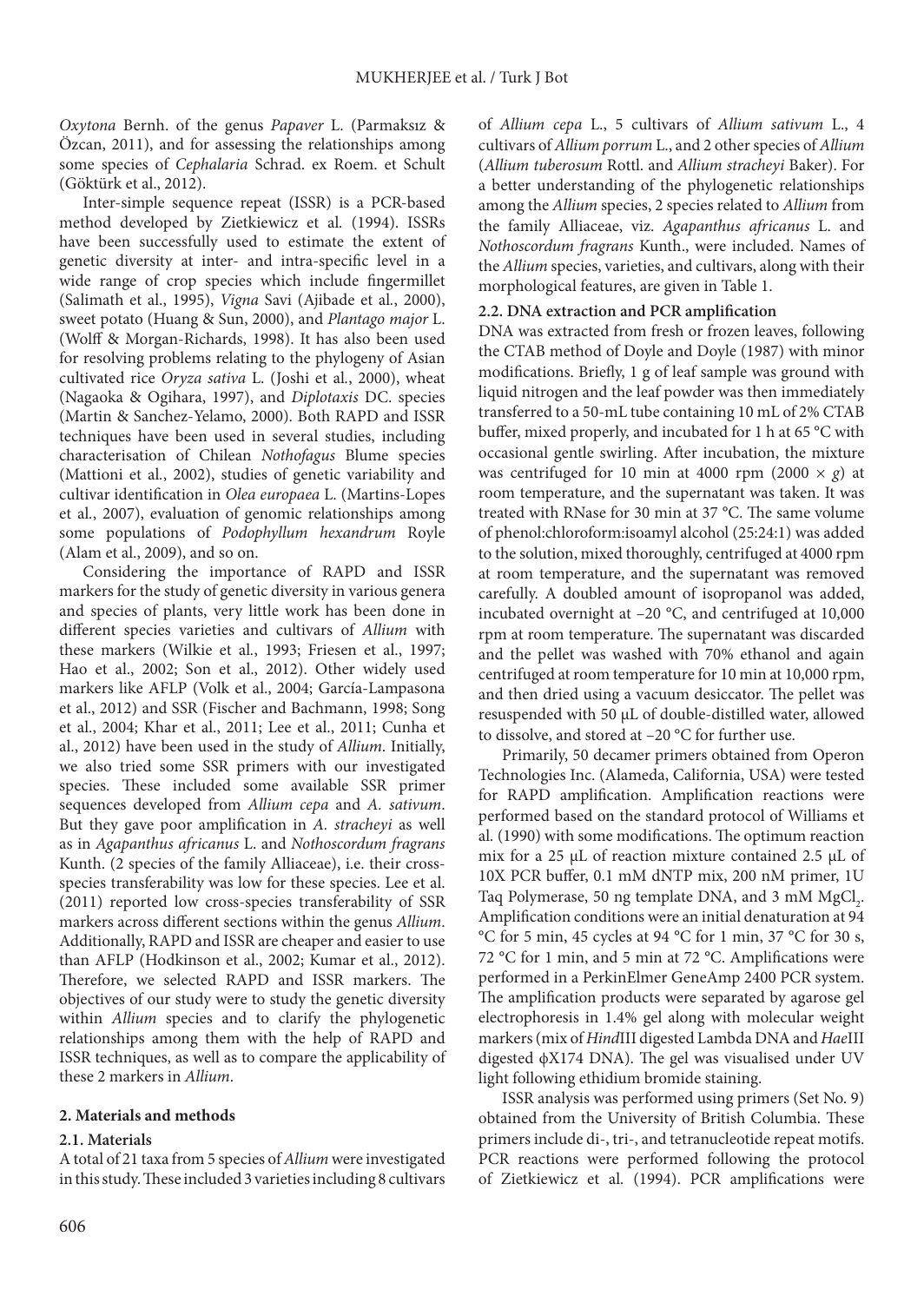## MUKHERJEE et al. / Turk J Bot

| Taxa                        | Cultivar            | Morphological features                                                                                                                   |
|-----------------------------|---------------------|------------------------------------------------------------------------------------------------------------------------------------------|
|                             | Punjab selection    | Bulb 5-6 cm wide, globular, skin red.                                                                                                    |
|                             | Pusa white round    | Bulb 4-6 cm wide, flattish round, skin white.                                                                                            |
|                             | Agrifound light red | Bulb 4-6 cm, globular, skin light red.                                                                                                   |
|                             | Sukh sagar          | Long bulb, 4-7 cm wide, tapering towards the neck, skin dark red.                                                                        |
| Allium cepa var. cepa       | Pusa red            | Bulb 4-6 cm, flat to globular, skin bronze red.                                                                                          |
|                             | Puna red            | Bulb 3-5 cm wide, round, skin dark red.                                                                                                  |
|                             | Patna red           | Bulb 4-6 cm, globular, skin pinkish red.                                                                                                 |
|                             | Spring onion        | Non-bulbous, leaf sheathes form a long, white, stemlike structure at the base,<br>clustered.                                             |
| Allium cepa var. aggregatum |                     | Small cluster of 3-4 bulbs, bulbs 1-1.5 cm wide, skin red.                                                                               |
| A. cepa var. viviparum      |                     | Bulb tunicate, small, 2-3 cm wide, pale red.                                                                                             |
|                             | Single clove        | Single small bulb; 3-3.5 cm in diameter, highly pungent.                                                                                 |
|                             | Yamuna Safed        | Bulbs compact, creamy white, bulb diameter 3.5-4.0 cm; cloves sickle shaped,<br>25-30 cloves per bulb, moderately pungent.               |
| Allium sativum              | Agrifound Parvati   | Larger bulb, 5.0-6.0 cm in diameter; cloves 1.5-1.8 cm, brownish white, 10-16<br>cloves per bulb, moderately pungent.                    |
|                             | Bote lasun small    | Bulbs small, 3.0-3.5 cm in diameter; 10-13 cloves per bulb, sometimes with<br>aerial bulblets, highly pungent.                           |
|                             | Bote lasun large    | Bulb large, 5.0-6.0 cm in diameter, with aerial bulblets on a long, hard stalk<br>developed from the centre of the bulb, highly pungent. |
|                             | Armor               | Pseudostem diameter 2.3-2.7 cm; pseudostem length 13-15 cm; leaf diameter<br>$2.8 - 3.1$ cm.                                             |
|                             | Alto                | Pseudostem diameter 2.8-3.1 cm; pseudostem length 20-21 cm; leaf diameter<br>$2.7 - 3.1$ cm.                                             |
| Allium porrum               | Selecta             | Pseudostem diameter 1.8-2.2 cm; pseudostem length 17-19 cm; leaf diameter<br>$2.1 - 2.2$ cm.                                             |
|                             | Maridor             | Pseudostem diameter 2.6-2.8 cm; pseudostem length 10-12 cm; leaf diameter<br>$2.2 - 2.4$ cm.                                             |
| Allium tuberosum            |                     | Perennial rhizomatous herb; with tubers, leaves flat, 5 cm wide, typically bend<br>outwards at the tip, flowers white.                   |
| Allium stracheyi            |                     | Perennial slender herb; leaves 3-12; narrowly linear; flowers light yellow.                                                              |

#### **Table 1.** List of the investigated taxa of the present study along with their morphological features.

performed in a volume of 25 µL containing 2.5 µL of 10X PCR buffer (Bangalore Genei, Bangalore, India), 2 mM  $MgCl<sub>2</sub>$ , and 50 ng template DNA. Amplification reactions were carried out in a PerkinElmer Thermal Cycler 2400. Amplification conditions were as follows: an initial denaturation at 94 °C for 5 min followed by 40 amplification cycles each at 94 °C for 1 min, 45 s at annealing temperature, at 72 °C for 1 min, followed by a final extension for 5 min at 72 °C. Annealing temperature was calculated according to the Wallace rule (Thein & Wallace, 1986). The amplification products were separated by agarose gel electrophoresis in 1.4% gel along with molecular weight markers (mix of *Hind*III digested Lambda DNA and *Hae*III digested ϕX174 DNA). The gel was visualised under UV light following ethidium bromide staining.

#### **2.3. Data analysis**

To assess the genetic diversity within *Allium*, banding patterns were studied. Each taxon was represented by a specific banding pattern. To compare the efficiency (i.e. efficiency in distinguishing one taxon from another) of each assay unit (i.e. primer), the following statistical calculations were performed according to Tessier et al*.*  (1999): a) number of banding patterns  $(T_p)$ ; b) frequency of each banding pattern (p<sub>i</sub>); c) confusion probability (C<sub>j</sub>); d) discriminating power  $(D_j)$ ; e) limit of  $D_j$  as N tends towards infinity ( $D<sub>L</sub>$ ); and f) effective number of patterns per assay unit (E). Band informativeness was calculated according to Prevost and Wilkinson (1999). Resolving power  $(\text{R}_{\text{p}}^{\text{}})$ of the primers was also calculated following Prakash and Staden (2007) on the basis of band informativeness.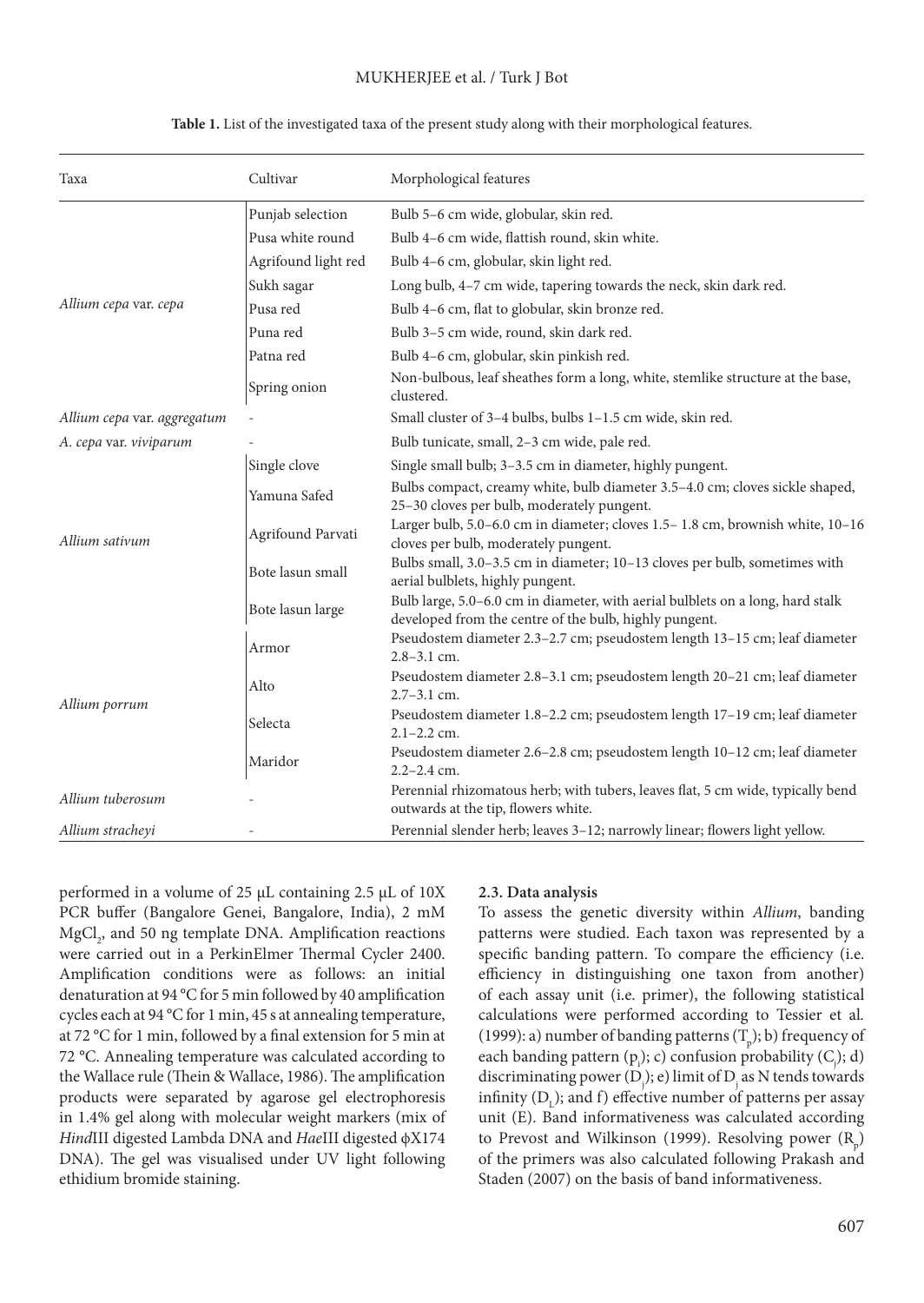To compare the efficiency of RAPD and ISSR, the following statistical calculations were performed according to Belaj et al*.* (2003): a) number of polymorphic bands  $(n_{p})$ ; b) number of monomorphic bands  $(n_{np})$ ; c) average number of polymorphic bands/assay unit ( $n_{p}^{\phantom{\dag}}/U);$ d) number of loci (L); e) number of loci/assay unit  $(n_u)$ ; f) average number of patterns/assay units (I); g) average confusion probability (C); h) average discriminating power (D); i) average limit of discriminating power  $(D_t)$ ; j) effective number of patterns per assay unit (P); k) expected heterozygosity of the polymorphic loci  $(H_{en})$ ; l) fraction of polymorphic loci (β); m) arithmetic mean heterozygosity  $(H_e)$ ; n) effective multiplex ratio (E); o) marker index (MI). The product of PCR amplification obtained with one set of primer was considered as one assay unit (U).

AMOVA was performed to analyse the genetic diversity of *Allium* using the software Arlequin ver. 3.11 (Excoffier et al*.*, 2005) to estimate the variance components of RAPD and ISSR profiles.

For phylogenetic analysis, each amplified band was treated as a unit character regardless of its intensity and scored in terms of a binary code, based on presence (1) and absence (0) of bands. Only clear and reproducible bands were considered for scoring. For phylogenetic analysis, all the members of *Allium* along with the relative members were included. To analyse data obtained from the binary matrices, the NTSYS-pc version 2.1 statistical package (Rohlf, 2000) was used. Three datasets were used, viz. RAPD, ISSR, and combined datasets of RAPD and ISSR. The statistical method took into account the presence or absence of each band as differential features. The binary qualitative data matrices were then used to construct similarity matrices based on Jaccard similarity coefficients (Jaccard, 1908). The similarity matrices were then used to construct dendrograms using unweighted pair group method with arithmetic average (UPGMA). Bootstrapping was done using the software program 'Winboot' (Yap & Nelson, 1996). To compare RAPD- and ISSR-based dendrograms, cophenetic matrices were derived from the dendrograms using the COPH (cophenetic values) program, and the goodness-of-fit of the clustering to the 2 data matrices was calculated by comparing the original similarity matrices with the cophenetic value matrices using the Mantel matrix correspondence test (Mantel, 1967) in the MXCOMP program. Principal coordinate analysis (PCOORDA) was performed based on the similarity coefficients. Lastly, a combined dataset was prepared using both RAPD and ISSR data and used to calculate the combined similarity matrix, which was ultimately used to construct the phylogenetic tree and principal co-ordinate analysis. The combined phylogenetic tree was compared with RAPD- and ISSR-based trees using the Mantel matrix correspondence test.

### **3. Results**

## **3.1. RAPD and ISSR amplification patterns and banding profiles**

Initially, 50 RAPD and 25 ISSR primers were examined, of which 12 and 11 primers respectively were finally selected as they gave reproducible amplification patterns and scorable bands all across the investigated taxa. Details of the RAPD and ISSR profiles are given in Table 2. RAPD produced a total of 408 bands (34.00 bands per primer) ranging from 200 bp (primer OPAA 17) to 6800 bp (primer OPH 1). ISSR produced a total of 276 bands (25.09 bands per primer) ranging from 197 bp (primer UBC 811) to 2952 bp (primer UBC 857). The highest resolving power was shown by OPA 19 (14.285) among RAPD primers and UBC 810 (8.285) among ISSR primers. RAPD and ISSR profiles are represented in Figure 1a and Figure 1b, respectively.

#### **3.2. Putative cultivar specific bands**

Thirty-three and 11 unique bands were identified with RAPD and ISSR respectively, which can be converted into cultivar-specific markers following further studies based on the present observations (Table 3). All of the RAPD primers produced at least one cultivar-specific band, while only 7 ISSR primers produced such bands. However, numbers of cultivar-specific bands were not consistent with the total number of bands generated by one primer. For example, in RAPD, OPC6 and OPG2 produced 4 unique bands but produced 32 and 52 total bands, while OPA19 produced 53 total bands but 5 unique bands. In ISSR, UBC807 produced 4 unique bands with 28 total bands, but UBC810 produced only 1 unique band with 30 total bands. All of these bands were generated by different cultivars of *A. cepa* and *A. sativum*. *A. porrum* did not produce any unique bands. The highest numbers of unique bands were generated in the cultivar 'Bote lasun small' (14 for RAPD and 5 for ISSR). The sufficient number of cultivar-specific bands signifies the power of RAPD and ISSR markers in fingerprinting and diversity analysis within *Allium*.

#### **3.3. Phylogenetic relationships**

Dendrograms obtained using the UPGMA method based on RAPD, ISSR, and RAPD + ISSR data (Figure 2) clearly distinguished all the species. Two main clusters were formed in all 3 dendrograms. The first cluster was formed by the grouping of all of the *Allium* species. Within this subcluster, *A. sativum* and *A. porrum* grouped together with high bootstrap value (97.2% for RAPD, 99.3% for ISSR, and 100% for the combined dendrogram). Within the subcluster formed by *A. sativum*, 'Bote lasun small' was distinct from the other 4 cultivars. All the cultivars of *A. cepa* var. *cepa* (common onions) were grouped together, along with *A. cepa* var. *aggregatum* G.Don. Cultivar 'Spring onion' grouped with the combined subcluster of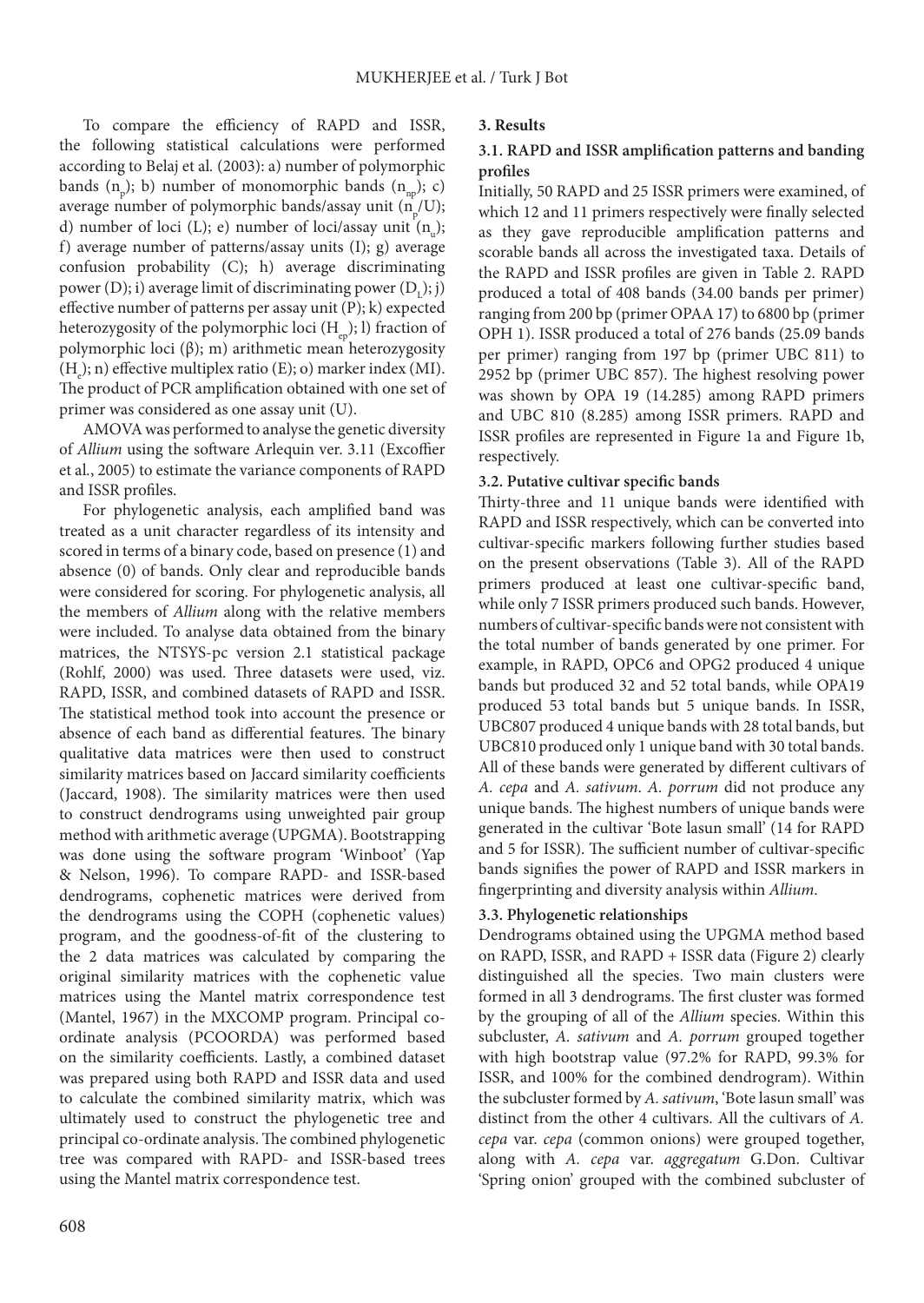Table 2. Description of the RAPD and ISSR fragments generated in all surveyed species of *Allium*. N<sub>n</sub> is the number of polymorphic bands;  $N_{_T}$  is the number of total bands;  $P_p$  is the percentage of polymorphism;  $R_p$  is the resolving power;  $D$  is the discrimination power; and  $D<sub>L</sub>$  is the limit of D.

| Marker type | Primer name       | Size range of bands (bp) | $N_T$ | $\rm N_p$ | $\mathbf{P}_{\rm p}$ | $R_{p}$ | $\mathbf D$ | $\mathbf{D}_{\rm\scriptscriptstyle L}$ |
|-------------|-------------------|--------------------------|-------|-----------|----------------------|---------|-------------|----------------------------------------|
|             | OPA <sub>19</sub> | $407 - 1030$             | 53    | 53        | 100                  | 14.285  | 0.966       | 0.920                                  |
|             | <b>OPA 20</b>     | $500 - 2050$             | 31    | 31        | 100                  | 7.238   | 0.966       | 0.920                                  |
|             | OPB <sub>1</sub>  | $230 - 900$              | 32    | 32        | 100                  | 9.904   | 0.985       | 0.938                                  |
|             | OPC <sub>5</sub>  | 607-909                  | 26    | 26        | 100                  | 6.380   | 0.938       | 0.893                                  |
|             | OPC <sub>6</sub>  | $400 - 1530$             | 32    | 32        | 100                  | 8.952   | 0.957       | 0.911                                  |
| RAPD        | OPG <sub>2</sub>  | 360-2300                 | 52    | 52        | 100                  | 13.809  | 0.947       | 0.902                                  |
|             | OPG <sub>13</sub> | 390-1400                 | 17    | 17        | 100                  | 6.380   | 0.933       | 0.888                                  |
|             | OPG 19            | $450 - 1630$             | 32    | 32        | 100                  | 13.238  | 0.842       | 0.802                                  |
|             | OPH <sub>1</sub>  | 549-6800                 | 31    | 31        | 100                  | 10.952  | 0.919       | 0.875                                  |
|             | <b>OPK 10</b>     | 327-1780                 | 19    | 19        | 100                  | 6.7619  | 0.919       | 0.875                                  |
|             | OPN <sub>18</sub> | 259-2497                 | 33    | 33        | 100                  | 8.666   | 0.933       | 0.888                                  |
|             | OPAA 17           | 200-910                  | 50    | 50        | 100                  | 12.666  | 0.985       | 0.934                                  |
|             | <b>UBC 807</b>    | 415-1185                 | 28    | 28        | 100                  | 7.333   | 0.895       | 0.852                                  |
| ISSR        | <b>UBC 808</b>    | 313-892                  | 32    | 32        | 100                  | 6.190   | 0.980       | 0.934                                  |
|             | <b>UBC 809</b>    | 415-1287                 | 19    | 19        | 100                  | 5.047   | 0.895       | 0.852                                  |
|             | <b>UBC 810</b>    | 315-1375                 | 30    | 30        | 100                  | 8.285   | 0.947       | 0.902                                  |
|             | <b>UBC 811</b>    | 197-1007                 | 43    | 43        | 100                  | 7.714   | 0.966       | 0.920                                  |
|             | <b>UBC 816</b>    | 417-918                  | 25    | 25        | 100                  | 6.00    | 0.923       | 0.879                                  |
|             | <b>UBC 825</b>    | 385-883                  | 13    | 13        | 100                  | 4.476   | 0.852       | 0.811                                  |
|             | <b>UBC 835</b>    | $462 - 1375$             | 23    | 23        | 100                  | 7.523   | 0.933       | 0.888                                  |
|             | <b>UBC 841</b>    | 417-952                  | 11    | 10        | 90.9                 | 4.00    | 0.833       | 0.793                                  |
|             | <b>UBC 857</b>    | 408-2952                 | 23    | 23        | 100                  | 4.571   | 0.938       | 0.875                                  |
|             | <b>UBC 861</b>    | 437-1610                 | 29    | 29        | 100                  | 5.904   | 0.990       | 0.943                                  |



**Figure 1.** RAPD and ISSR patterns of the materials. **a-** RAPD profile obtained with primer OPG-2. M1: λDNA *Hind* III digest and ΦX 174 DNA *Hae* III digest marker; M2: 100 bp DNA ladder. Lane 1–4: *Allium porrum* (1: Armor, 2: Alto, 3: Selecta, 4: Maridor); 5–9: *Allium sativum* (5: Single clove, 6: Yamuna safed, 7: Bote lasun small, 8: Bote lasun large, 9: Agrifound parvati); 10: *Allium cepa* var. *viviparum*; 11: Spring onion; 12: *Allium cepa* var. *aggregatum*; 13–19: *Allium cepa* var. *cepa* (13: Pusa white round, 14: Puna red, 15: Patna red, 16: Punjab selection, 17: Agrifound light red, 18: Pusa red, 19: Sukh sagar); 20: *Allium stracheyi*; 21: *Allium tuberosum*; 22: *Agapanthus africanus*; 23: *Nothoscordum fragrans*. Arrowheads indicate unique bands. **b-** ISSR profile obtained with primer UBC-807. M1: λ DNA *Eco*RI / *Hind*III double digest marker; M2: 100 bp DNA ladder. Sequence of materials is the same as in the RAPD profile. Arrowheads indicate unique bands.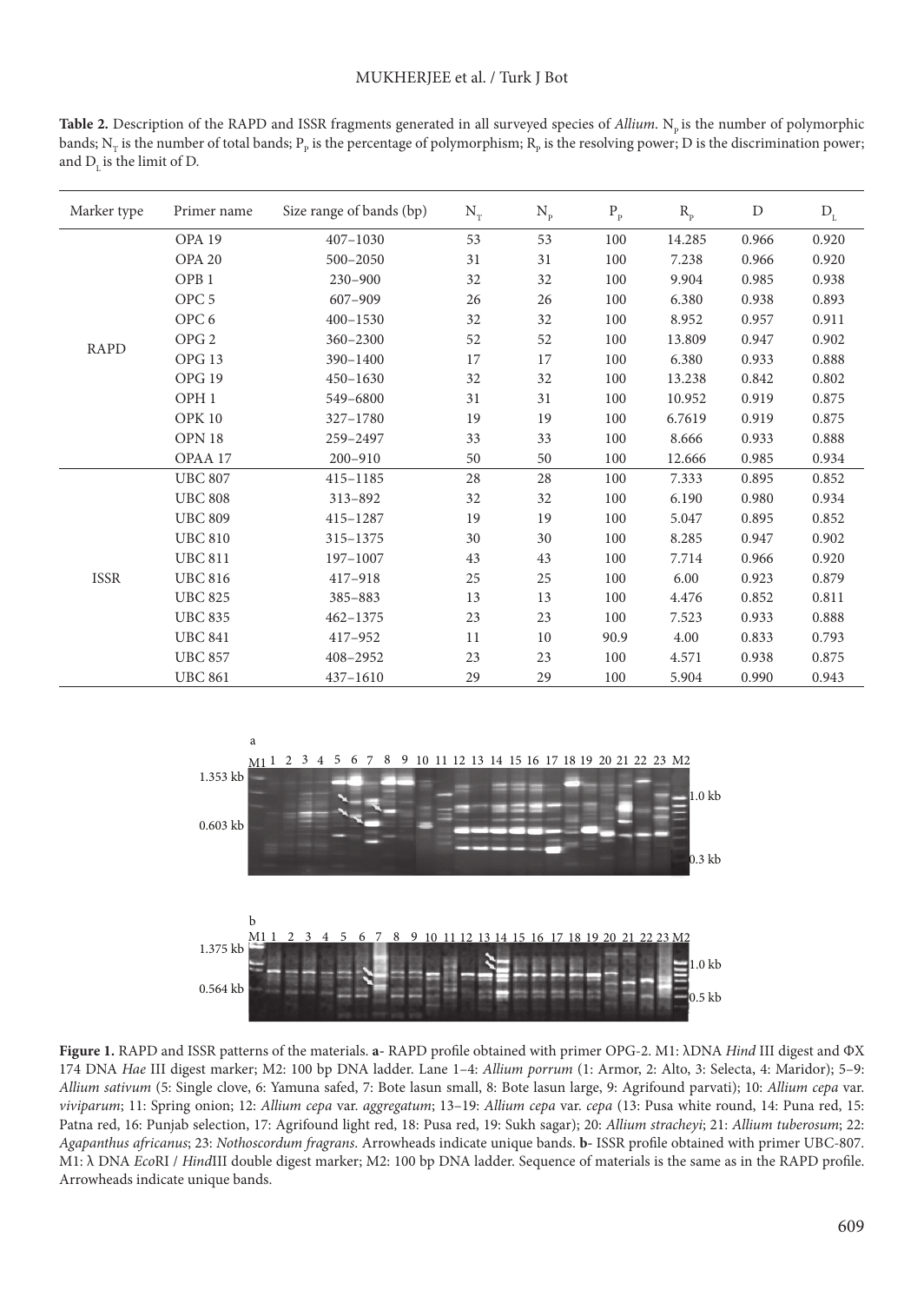|                   |                     | Unique bands                                                                                                                                                                                                                                                                                                                             |                                                                                                                                |  |  |
|-------------------|---------------------|------------------------------------------------------------------------------------------------------------------------------------------------------------------------------------------------------------------------------------------------------------------------------------------------------------------------------------------|--------------------------------------------------------------------------------------------------------------------------------|--|--|
| Taxa              | Cultivar            | <b>RAPD</b>                                                                                                                                                                                                                                                                                                                              | <b>ISSR</b>                                                                                                                    |  |  |
| A. sativum        | Single clove        | OPAA17 <sub>1155</sub> , OPC6 <sub>1181</sub> , OPH1 <sub>1959</sub> ,                                                                                                                                                                                                                                                                   |                                                                                                                                |  |  |
|                   | Yamuna safed        | $OPG2_{\text{qss}}$ and $OPG2_{\text{qss}}$                                                                                                                                                                                                                                                                                              |                                                                                                                                |  |  |
|                   | Bote lasun small    | OPA19 <sub>825</sub> , OPA19 <sub>761</sub> , OPA19 <sub>711</sub> , OPA20 <sub>864</sub> ,<br>OPAA17 <sub>987</sub> , OPAA17 <sub>639</sub> , OPC6 <sub>1314</sub> , OPG2 <sub>653</sub> ,<br>OPG13 <sub>1304</sub> , OPG13 <sub>640</sub> , OPG19 <sub>892</sub> , OPH1 <sub>910</sub> ,<br>OPH <sub>1680</sub> , OPK10 <sub>450</sub> | UBC-807 <sub>759</sub> , UBC-807 <sub>610</sub> , UBC-<br>810 <sub>523</sub> , UBC-811 <sub>520</sub> , UBC-811 <sub>410</sub> |  |  |
|                   | Bote lasun large    | $OPG2_{820}$                                                                                                                                                                                                                                                                                                                             |                                                                                                                                |  |  |
| A. cepa var. cepa | Pusa white round    | $OPC5$ <sub>713</sub>                                                                                                                                                                                                                                                                                                                    |                                                                                                                                |  |  |
|                   | Patna red           | $OPA19_{570}$                                                                                                                                                                                                                                                                                                                            |                                                                                                                                |  |  |
|                   | Punjab selection    | $OPA20_{655}$                                                                                                                                                                                                                                                                                                                            | UBC-857 <sub>589</sub>                                                                                                         |  |  |
|                   | Agrifound light red | OPB1 <sub>639</sub> , OPC5 <sub>726</sub>                                                                                                                                                                                                                                                                                                |                                                                                                                                |  |  |
|                   | Pusa red            | OPA20 <sub>934</sub> , OPK10 <sub>882</sub> , OPK10 <sub>482</sub> , OPN18 <sub>413</sub>                                                                                                                                                                                                                                                | UBC-816 <sub>678</sub> , UBC-861 <sub>680</sub>                                                                                |  |  |
|                   | Puna red            |                                                                                                                                                                                                                                                                                                                                          | UBC-807 <sub>985</sub> , UBC-807 <sub>826</sub>                                                                                |  |  |
|                   | Sukh sagar          | OPA19 <sub>562</sub> , OPC5 <sub>528</sub> , OPC6 <sub>377</sub> , OPC6 <sub>315</sub>                                                                                                                                                                                                                                                   | $UBC-808_{559}$                                                                                                                |  |  |

**Table 3.** Putative cultivar-specific markers in some *Allium* cultivars; molecular weights of the bands are indicated as suffix of the corresponding primer name.

*A. cepa* var. *cepa*, and *A. cepa* var. *aggregatum*. *A. cepa*  var. *viviparum* joined this combined clade. *A. stracheyi*  and *A. tuberosum* was grouped together. *A. cepa*, *A. tuberosum,* and *A. stracheyi* were grouped together. The second subcluster was formed by *Agapanthus africanus and Nothoscordum fragrans*. However, there were some differences in these dendrograms. For example, in RAPDbased and combined dendrograms, cultivar 'Armor' was the most distant among the 4 cultivars of *Allium porrum* (Figure 2), while in the ISSR-based dendrogram (Figure 2), 'Maridor' was the most distant. RAPD-based and combined dendrograms could not separate *A. cepa* var. *aggregatum* from the cultivars of *A. cepa* var. *cepa*. In the RAPD-based dendrogram, *A. cepa* var. *aggregatum*  shares the same clade with 2 cultivars, namely 'Pusa white round' and 'Puna red' of *A. cepa* var. *cepa*. In the combined dendrogram, however, *A. cepa* var. *aggregatum* was joined with the combined clade of 6 cultivars. On the other hand, the ISSR-based dendrogram could clearly separate *A. cepa*  var. *aggregatum* from all the cultivars of *A. cepa* var. *cepa*. Additionally, 2 cultivars, namely 'Agrifound light red' and 'Pusa red', grouped together in this dendrogram. This is significant because they are geographically closer (as these are from the same state, Maharashtra) than other cultivars. In RAPD-based and combined dendrograms, 'Pusa red' maintains a separate clade that joins with the combined clade with other cultivars. However, in the ISSR-based dendrogram, cultivar 'Sukh sagar' grouped with the combined clade of 'Agrifound light red' and 'Pusa red'. In the RAPD-based and combined dendrograms, it could

maintain a separate clade within *A. cepa* var. *cepa*. This is significant because this cultivar is morphologically quite different from the others.

Three-dimensional plots obtained with principal co-ordinate analysis for RAPD-, ISSR-, and RAPD + ISSR-based matrices (Figure 3) showed consistency with dendrograms with some minor deviations. The first 3 most informative PC components explained 50.09%, 41.13%, and 46.43% of the total variation, respectively, for RAPD-, ISSR-, and RAPD + ISSR-based plots. The distinctiveness of the 3 major *Allium* crops, i.e. *A. cepa*, *A. sativum*, and *A. porrum*, was highly resolved as they were distinctly separated from each other in all 3 plots. The distinctiveness of the cultivar 'Spring onion' within *A. cepa* var. *cepa* was evident in all 3 plots. However, there are some differences in the positioning of some taxa in the 3 plots. For example, within *A. sativum*, the plot of RAPD showed slightly different placement of 'Bote lasun small' (Figure 3), while the plot of ISSR showed slightly different placement of 'Single clove' (Figure 3). The combined plot, however, did not show any such distinction of cultivars (Figure 3).

# **3.4. AMOVA**

Partitioning of the total molecular variance was analysed among species and within species. In RAPD analysis, of the total diversity, 36.23% was attributable to within-species diversity (P < 0.0001), whereas 63.77% was attributable to among-species diversity (Table 4). In ISSR analysis, of total diversity, 45.14% was attributable to within-species diversity (P < 0.0001), whereas 54.86% was attributable to among-species diversity. This showed that RAPD showed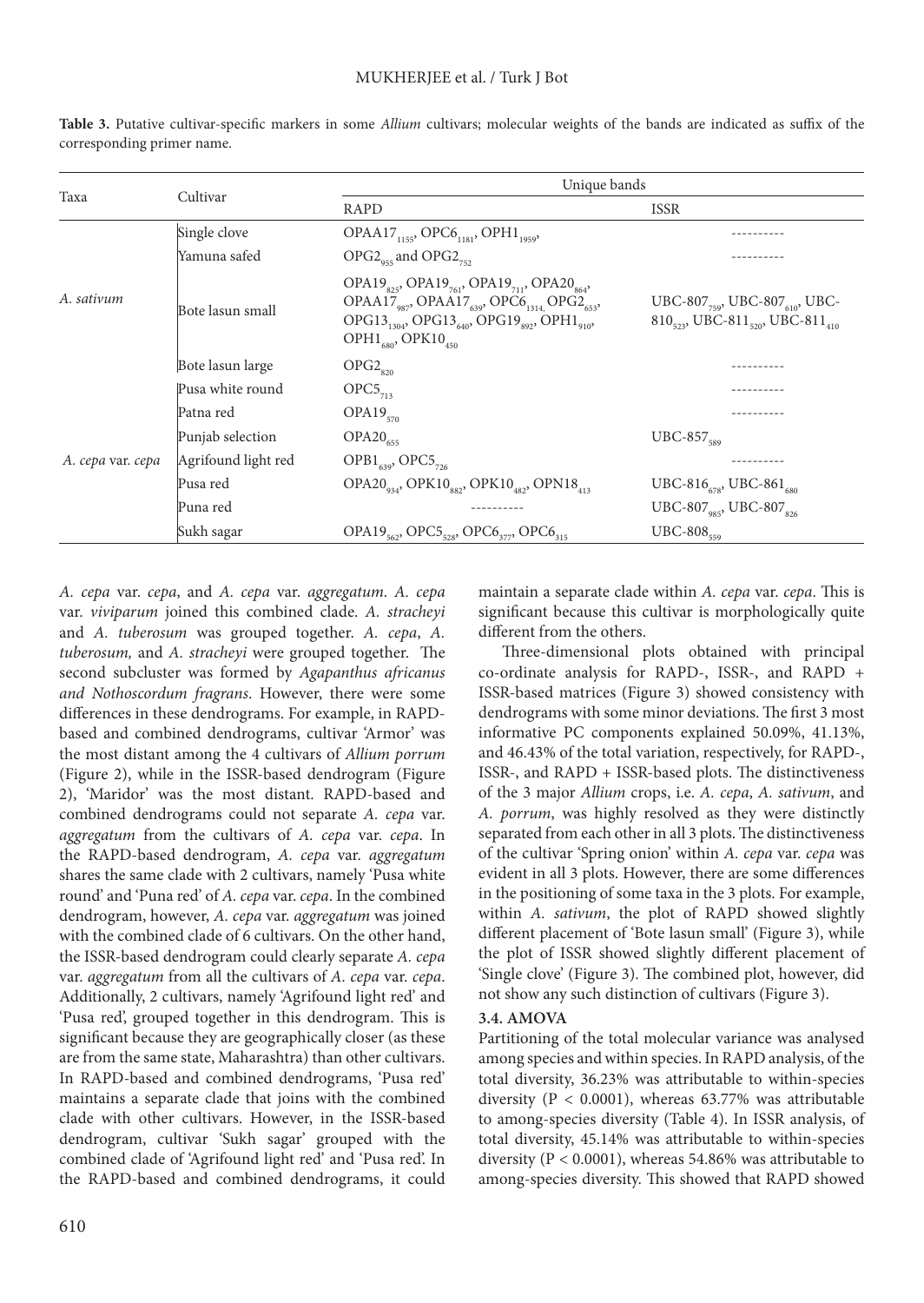

**Figure 2.** Phylogenetic tree of 23 taxa on the basis of Jaccard similarity coefficient. a- RAPD; b- ISSR; and c- combined dendrograms. The numbers at the fork indicate bootstrap values in percentage for the grouping of those taxa, which are to the right of the fork.

more diversity among species than ISSR, while ISSR was able to differentiate different species better than RAPD.

**3.5. Comparative study of RAPD- and ISSR-based results** Three aspects of the performance of these 2 marker systems were considered: a- discriminating capacity, i.e. the efficiency of discrimination between any 2 taxa at random from the investigated taxa; b- overall efficiency of detecting polymorphisms in all the investigated taxa; c- the ability of different assays to infer genetic similarities and relationships between taxa.

A. Discriminating capacity

Both RAPD and ISSR markers proved to be highly

effective in discriminating the taxa under the genus *Allium* (Table 5). The total number of polymorphic bands ranged from 365 in RAPD to 189 in ISSR. All (100%) of bands in RAPD were polymorphic at the genus level, whereas 99.47% of bands in ISSR were polymorphic. The number of polymorphic bands per assay unit was higher in RAPD (30.41) as compared to ISSR (17.18). Total number of banding patterns was also higher in RAPD (177) than ISSR (148). However, the number of banding patterns per assay unit (14.75 for RAPD and 13.45 for ISSR) was not significantly different ( $t = 0.8397$ ;  $P < 0.001$ ) when obtained by standard 2-sample t-test. The average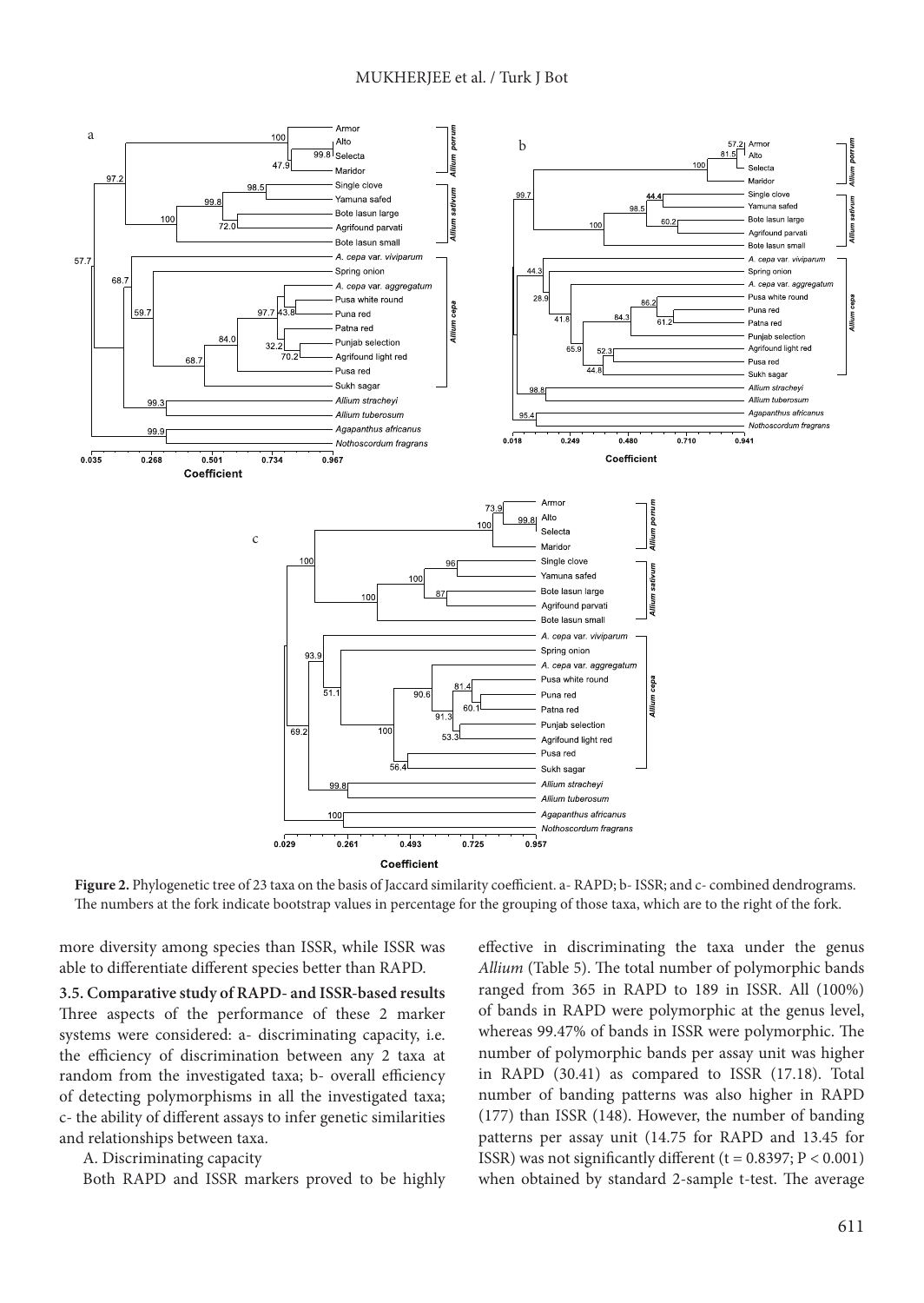

**Figure 3.** Three-dimensional plots obtained from principle coordinate analysis (PCOORDA) of the 23 taxa. a: RAPD, b: ISSR, and c: RAPD + ISSR.

discriminating capacity (D) was 0.941 for RAPD and 0.923 for ISSR. This parameter represents the probability that 2 randomly selected OTUs have different banding patterns. The discriminating capacities of these 2 markers were also not significantly different ( $t = 0.7469$ ;  $P < 0.001$ ) when obtained by standard 2-sample t-test. Average limit of discriminating power  $(D<sub>L</sub>)$  values for both the markers were very close to the actual discriminating power (D) of both (0.896 for RAPD and 0.877 for ISSR). However, the effective number of patterns is higher in RAPD (10.56) than ISSR (9.52). The effective number of patterns indicates an ideal sample size in which all of the operational taxonomic units (OTUs) can be distinguished, given the frequencies of the patterns obtained with a marker system. This means that with any single RAPD primer almost 11 patterns can

be obtained when the OTU size tends to infinity; i.e. up to 11 OTUs can be distinguished with the same primer. On the other hand, with any single ISSR primer, almost 10 OTUs can be discriminated.

B. Overall efficiency of detecting polymorphisms

Two parameters, expected heterozygosity  $\rm (H_e)$  of each marker class and marker index (MI), were estimated to compare the performance and utility of these 2 marker systems in estimating polymorphisms in *Allium* (Table 6). Arithmetic mean heterozygosity  $(H_e)$  for ISSR (0.970) was slightly higher than for RAPD (0.939) within the genus *Allium* (Table 6). The high values of H<sub>e</sub> indicate the extremely high polymorphism within the genus. However, intraspecific polymorphism within *A. porrum*, *A. sativum*, and *A. cepa* varied considerably, which was evident by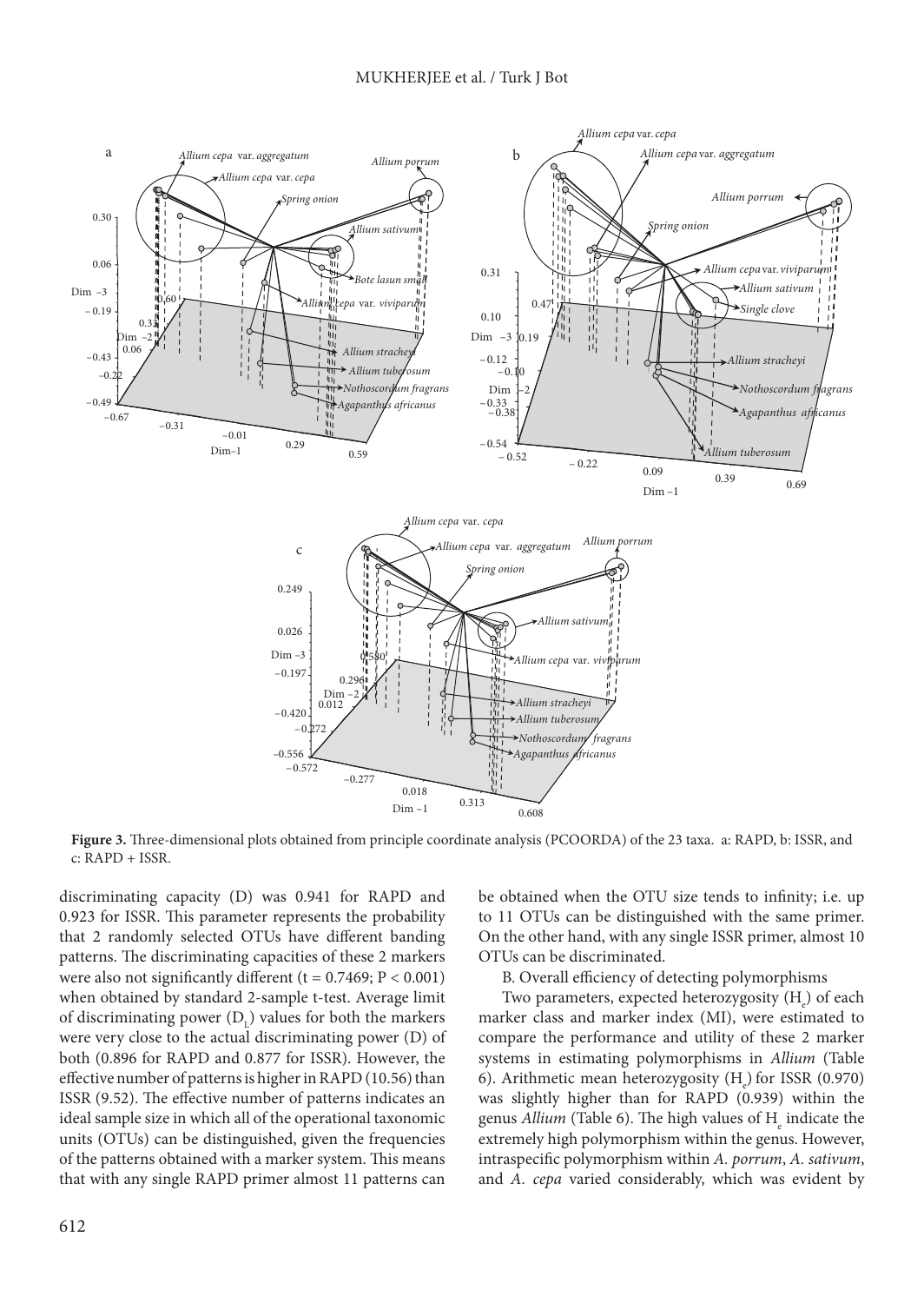| Marker type | Source of variation | d.f.<br>(degree of freedom) | Sum of squares | Variance<br>components | Percentage of<br>variation | Fixation index<br>$F_{ST}$ |
|-------------|---------------------|-----------------------------|----------------|------------------------|----------------------------|----------------------------|
|             | Among species       | 4                           | 574.048        | 34.86829               | 63.77                      |                            |
| RAPD        | Within species      | 16                          | 327,000        | 19.81250               | 36.23                      | 0.63767                    |
|             | Total               | 20                          | 891.048        | 54.68079               | 100.00                     |                            |
|             | Among species       | 4                           | 306.026        | 17.50566               | 54.86                      |                            |
| <b>ISSR</b> | Within species      | 16                          | 230.450        | 14.40312               | 45.14                      | 0.54862                    |
|             | Total               | 20                          | 536.476        | 31.90879               | 100.00                     |                            |

**Table 4.** The AMOVA table.

their corresponding H<sub>.</sub> values. Within *A. porrum*, H<sub>.</sub> value was slightly higher in RAPD (0.199) than in ISSR (0.158). On the other hand, within *A. sativum*, H value was slightly higher in ISSR (0.648) than in RAPD (0.640). Within *A. cepa*, H value was higher for ISSR (0.886) than for RAPD (0.722). The cultivars of *A. cepa* var. *cepa* showed much higher H value for ISSR  $(0.772)$  than for RAPD  $(0.468)$ . This showed that ISSR was more polymorphic in *A. sativum* and *A. cepa* while RAPD was more polymorphic for *A. porrum*. The utility of a given marker system is a balance between the level of polymorphism detected, i.e. information content, and the extent to which an assay can identify multiply polymorphisms. A convenient estimate of marker utility may therefore be calculated by the product of information content, as measured by arithmetic mean heterozygosity ( $H_e$ ), and 'effective multiplex ratio' (E). The MI value for RAPD (28.58) was higher than that of ISSR (16.76). The higher value of the 'effective multiplex ratio' in RAPD was due to a much higher number of loci per assay unit (30.416) than ISSR (17.272).

C. Genetic similarity and relationships

The correlation between RAPD- and ISSR-based similarity matrices was very high  $(r = 0.90435)$ , suggesting a very high correlation between the RAPD- and ISSRbased dendrograms. It was also found that the combined dendrogram was better correlated with the RAPD-based dendrogram (r = 0.99060) than with the ISSR-based dendrogram (r = 0.95398). All 3 dendrograms showed similar groupings, though with some differences in the positioning of some of the taxa, as discussed above.

### **4. Discussion**

## **4.1. PCR amplification patterns of RAPD and ISSR**

RAPD and ISSR markers have been used in many studies for DNA fingerprinting and phylogenetic analysis (Divaret et al*.*, 1999; Kumar et al*.*, 2001; Martins-Lopes et al*.*, 2007; Ngezahayo et al*.*, 2007; Maslova, 2008; Mohanty et al*.*, 2010). Nagaoka and Ogihara (1997) found that ISSR primers produce more reliable and reproducible bands than RAPD primers. In the present study, however, it was found that once the PCR conditions were well set up, high reproducibility for both RAPD and ISSR markers was

**Table 5.** Comparison of the discriminating capacity of RAPD and ISSR in the genus *Allium*.

|                                                            | Marker system |             |  |  |
|------------------------------------------------------------|---------------|-------------|--|--|
| Index type                                                 | <b>RAPD</b>   | <b>ISSR</b> |  |  |
| Number of assay units (U)                                  | 12            | 11          |  |  |
| Number of polymorphic bands $(n_p)$                        | 365           | 189         |  |  |
| Number of monomorphic bands $(n_{nn})$                     | $\Omega$      | 1           |  |  |
| Average number of polymorphic bands/assay unit $(n_{n}/U)$ | 30.41         | 17.18       |  |  |
| Number of loci (L)                                         | 365           | 190         |  |  |
| Number of loci/assay unit $(n_n)$                          | 30.416        | 17.272      |  |  |
| Number of banding patterns $(T_n)$                         | 177           | 148         |  |  |
| Average number of patterns/assay units (I)                 | 14.75         | 13.45       |  |  |
| Average confusion probability (C)                          | 0.058         | 0.076       |  |  |
| Average discriminating power (D)                           | 0.941         | 0.923       |  |  |
| Average limit of discriminating power $(D_1)$              | 0.896         | 0.877       |  |  |
| Effective number of patterns/assay units (P)               | 10.56         | 9.52        |  |  |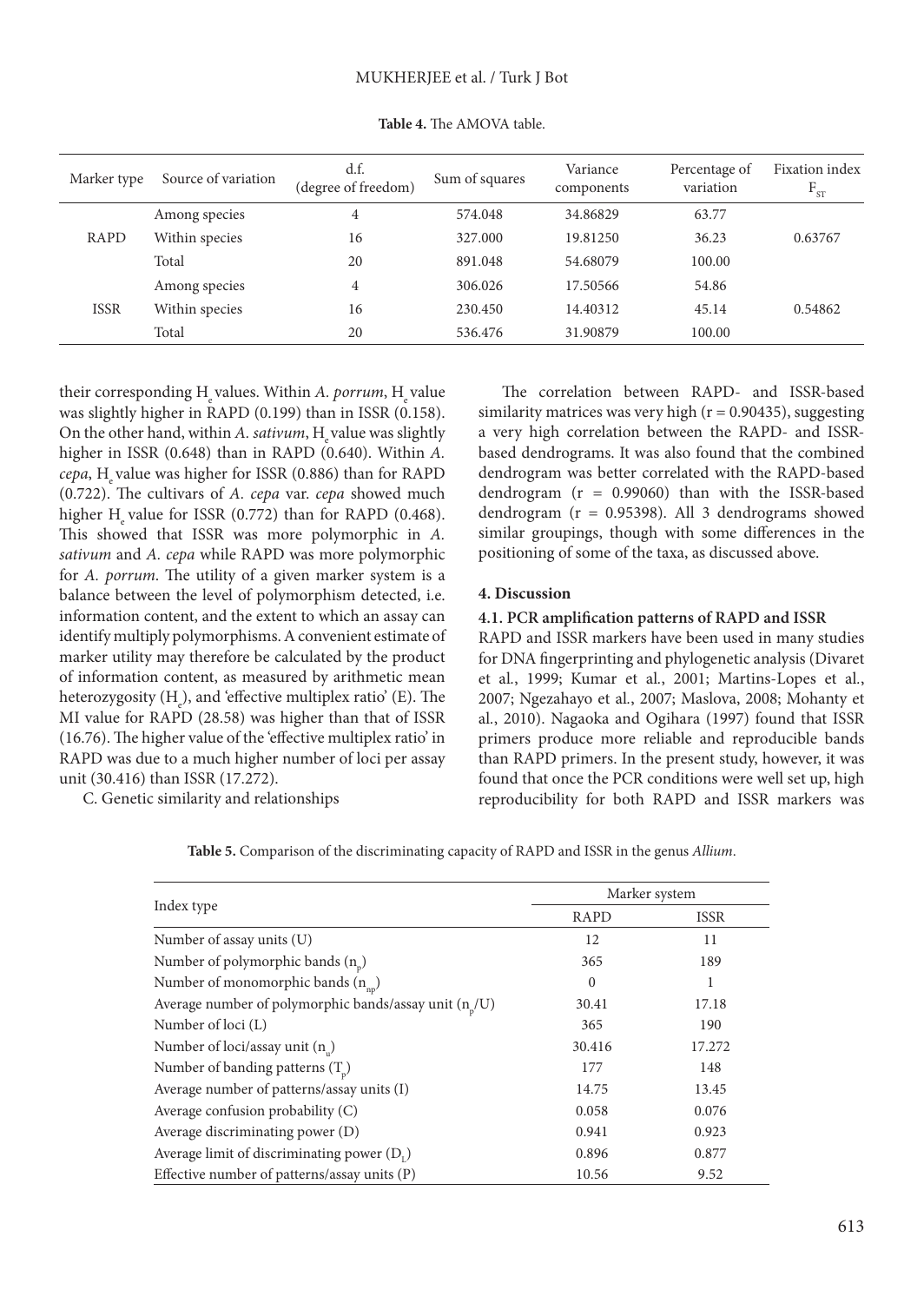|                                                                                  | Marker system |             |  |
|----------------------------------------------------------------------------------|---------------|-------------|--|
| Index type                                                                       | <b>RAPD</b>   | <b>ISSR</b> |  |
| Expected heterozygosity of the polymorphic loci $(H_{\scriptscriptstyle\rm en})$ | 0.939         | 0.974       |  |
| Fraction of polymorphic loci (ß)                                                 | 1.00          | 0.996       |  |
| Arithmetic mean heterozygosity $(H_0)$                                           | 0.939         | 0.970       |  |
| Effective multiplex ratio $(E)$                                                  | 30.41         | 17.20       |  |
| Marker index (MI)                                                                | 28.58         | 16.76       |  |

**Table 6.** Comparison of the efficiency to detect polymorphism of RAPD and ISSR in the genus *Allium*.

observed. Similar results were found by Mattioni et al*.* (2002) with Chilean *Nothofagus* species. In spite of the fact that *Allium* possesses a very large genome (Wilkie et al*.*, 1993), our study showed that this technique is as readily applicable to species with large genomes like *Allium* as to species with smaller genomes like tomato (Klein-Lankhorst et al*.*, 1991; Martin et al*.*, 1991) and *Arabidopsis thaliana* (L.) Heynh. (Reiter et al*.*, 1992), showing that the complexity of RAPD profiles is independent of the genome size.

While RAPD markers cover the whole genome for amplification, ISSR amplifies the region between 2 microsatellites. Hence, the polymorphisms reflect the diversity of these regions of the genome. The primers used in the present investigation were anchored at their 3' end to ensure that the annealing of the primer occurred only at the 3' end of the microsatellite motif, thus eliminating the possibility of internal priming and smear formation. The anchor also allowed only a subset of the targeted inter-repeat regions to be amplified, thereby reducing the high number of PCR products expected from the priming of the dinucleotide inter-repeat regions (Zietkiewicz et al*.*, 1994). The finding of the present study that the most polymorphic and reproducible pictures have been obtained with poly (AG) or poly (GA) microsatellites, irrespective of the anchors at the 3' end, suggests that these are the most frequent simple sequence repeats in *Allium*  genome. However, poly (GT) or poly (CT) microsatellites have not given good profiles. This might be due to the fact that the distribution of these repeats in the *Allium*  genome was beyond the range of amplification by *Taq* DNA polymerase. However, this is not likely the situation for poly (AT) repeats, as these are thought to be the most abundant motifs in plant species (Morgante & Olivieri 1993; Depeiges et al*.*, 1995). However, in the present investigation, poly (AT) or poly (TA) repeats gave improper amplifications. Similar results were found in rice (Blair et al*.*, 1999), chestnut (Casasoli et al*.*, 2001), grapevine (Moreno et al*.*, 1998), wheat (Nagaoka & Ogihara, 1997), and *Nothofagus* (Mattioni et al*.*, 2002). A possible explanation is that ISSR primers based on AT motifs are

self-annealing, due to sequence complementarity, and will form dimers during PCR amplification (Blair et al*.*, 1999).

# **4.2. Phylogenetic relationships in** *Allium*

Ajibade et al*.* (2000) and Galvan et al*.* (2003) concluded that ISSR would be a better tool than RAPD for phylogenetic studies. The present study, however, has demonstrated that both RAPD and ISSR technique along with proper statistical tools could be successfully applied to assess the genetic diversity and phylogenetic analysis in *Allium*. Although RAPD and ISSR markers showed considerable differences in detecting polymorphism and discriminating capacity, they showed similar topology in dendrograms generated on the basis of similarity matrices. A highly significant correlation between these 2 dendrograms suggested that both of these markers were equally efficient for assessing phylogenetic relationships among the investigated taxa. The combined dendrogram also showed significant correlation with RAPD- and ISSRbased similarity matrices.

Grouping of *A. sativum* and *A. porrum* in all 3 dendrograms with high bootstrap values (97.2% for RAPD, 99.7% for ISSR, and 100% for the combined dendrogram) signifies a very close relationship between these 2 species. This was also supported by several common bands that were present in all cultivars of both species. All these facts support the intraspecific classification of Hanelt et al*.* (1992), who placed both species into the section Allium under the genus *Allium*.

The cultivars of *A. sativum* showed high morphological diversity. In all 3 dendrograms, 'Bote lasun small' formed a separate clade from other cultivars in all 3 dendrograms with 100% bootstrap values. This cultivar also has a unique bulb morphology, having aerial bulblets just above the cloves on the central axis. This cultivar also produced several unique bands. However, in ISSR-based PCOORDA, the cultivar 'Single clove' showed slightly different placement. This cultivar also has a different morphology, having only one clove and being more pungent. This showed that PCOORDA should be used along with the dendrogram in phylogeny for better understanding of relationships within taxa.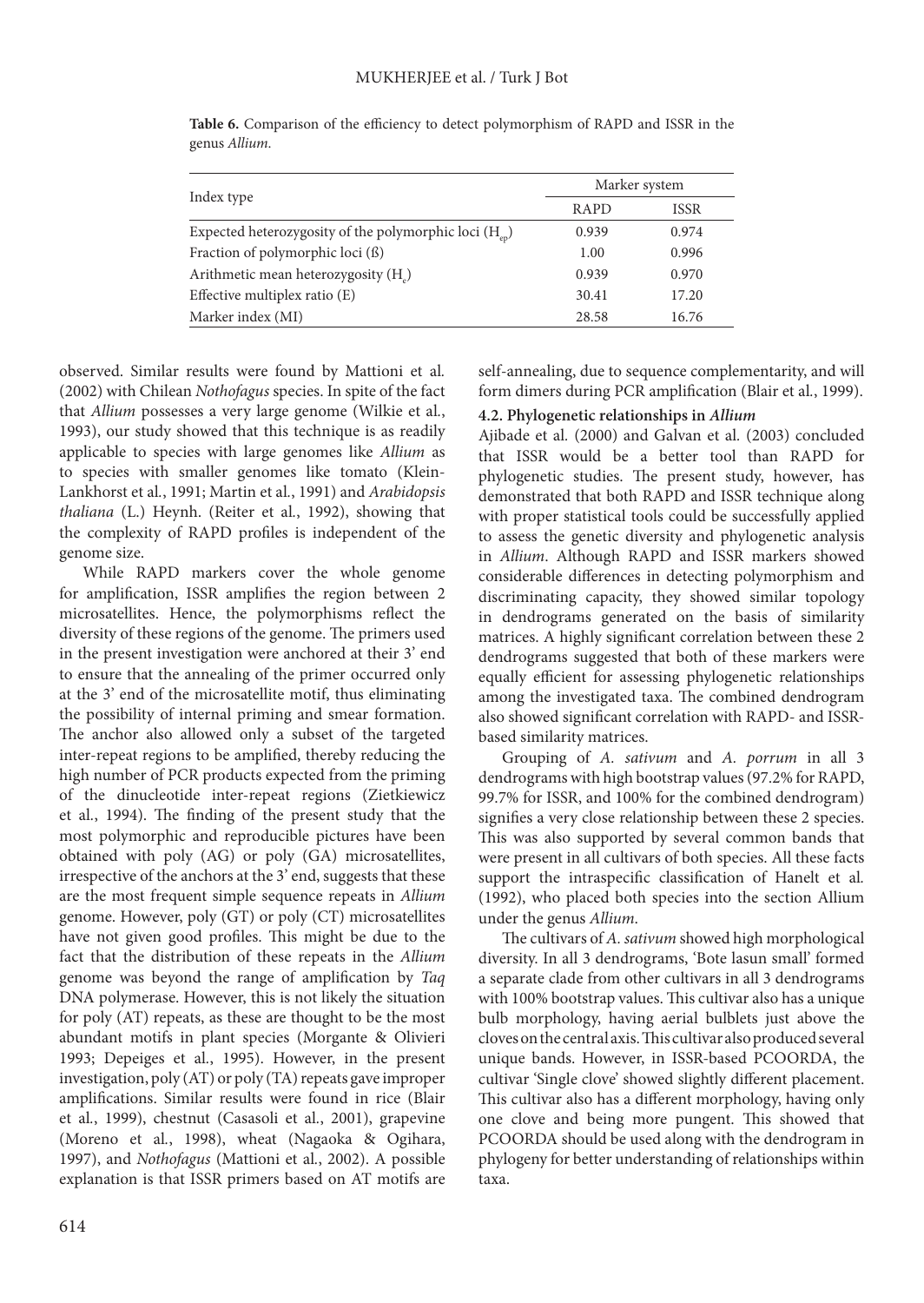Although *A. porrum* is a seed-propagated crop, the cultivars of this species showed much less genetic diversity than *A. sativum* and *A. cepa*. This proves the narrow genetic make-up of this species. However, further study with more varieties and accessions of this species should be performed for better understanding of the intraspecific genetic diversity of this species.

ISSR revealed better intraspecific genetic diversity than RAPD in grouping *A. cepa*. RAPD could not separate *A. cepa* var. *aggregatum* (shallot) from *A. cepa* var. *cepa*. Wilkie et al*.* (1993) also got similar results with RAPD analysis where shallot grouped with other onion cultivars. The ISSR-based dendrogram, however, clearly separated *A. cepa* var. *aggregatum* from *A. cepa* var. *cepa* (although with a low bootstrap value of 65.9%). This also shows that these 2 varieties are not very diverse genetically. ISSR also revealed closer relationships within the cultivars of *A. cepa* var. *cepa* than RAPD. 'Agrifound light red' and 'Pusa red' are 2 morphologically similar cultivars. In the RAPD-based dendrogram, they were grouped in separate subclusters. ISSR, on the other hand, grouped them together. 'Spring onion' maintained a separate clade within the subcluster formed by *A. cepa* in all 3 dendrograms, showing its distinctness from other *A. cepa* var. *cepa* cultivars. Morphologically, 'Spring onion' is distinct from other onions; it is non-bulbous throughout its life cycle and also less pungent than onion. *A. cepa* var. *viviparum* maintained a separate clade in all 3 dendrograms although it shares the same subcluster with other *A. cepa* varieties. Havey (1991) suggested that one of the parents of *A. cepa*  var. *viviparum* is *A. cepa* as evidenced by the restriction sites in the 45s nuclear rDNA. The present RAPD- and ISSR-based clustering of *A. cepa* var. *viviparum* and other *A. cepa* varieties support these findings. In all 3 dendrograms, *A. tuberosum* and *A. stracheyi* formed a clade with very high bootstrap values (98.9% for RAPD, 98.8% for ISSR, and 99.8% for the combined dendrogram), and this clade grouped with *A. cepa*. According to Hanelt et al*.* (1992), *A. cepa* and *A. tuberosum* belong to the same subgenus, Rhizirideum, under the genus *Allium*. The present investigation supports this view. However, no sectional or subgeneric positions have been found for *A. stracheyi*. High confidence level for the grouping of this species with *A. tuberosum* indicates the closeness of this species with *A. tuberosum*. Further analysis of this species using other datasets may help to find the proper position of *A. stracheyi* within *Allium*. The grouping of *Nothoscordum fragrans* and *Agapanthus africanus* supports the view of Dahlgren et al*.* (1985) that these 2 species belong to the family Alliaceae.

# **4.3. Comparison of RAPD and ISSR techniques**

Wilkie et al*.* (1993) reported that at the interspecific level in *Allium* a considerable amount of polymorphism

was revealed with RAPD, although polymorphism at the intraspecific level was low in *A. cepa*. In this study, both RAPD and ISSR primers revealed 77.23% and 91.66% polymorphism respectively within the cultivars of common onion (*A. cepa* var. *cepa*). This result suggests that although modern onion cultivars are intensely selected by breeders, ISSR rather than RAPD revealed higher genetic diversity within them. The lower level of polymorphism revealed with RAPD seems to be associated with the low variability of the whole genome of *A. cepa* var. *cepa*. The low variability of the whole genome in *Allium* was also supported by Bennett et al*.* (2000). These facts were reflected in the RAPD analysis, which targets the whole genome. Repetitive sequences, on the other hand, have been shown to be clustered together and are associated with other specific repetitive sequences (Lu et al*.*, 1996). Delsney et al*.* (1988) postulated that as repetitive sequences do not undergo the same evolutionary processes as the rest of the genome, their rate of evolution is faster than single copy sequences. As ISSR covers the repetitive regions of the genome, it could reveal higher genetic diversity within *A. cepa* var. *cepa*.

ISSR also revealed a higher level of polymorphism (75.67%) than RAPD (61.68%) within *A. sativum*. Morphologically, cultivars of *A. sativum* were different from each other. Roy (1978) differentiated some *A. sativum* populations on the basis of Giemsa banding pattern of chromosomes. Talukder and Sen (1999) showed that the different cultivars of *A. sativum* vary considerably with respect to C value. They also opined that heavy heterochromatin content plays a very important role in producing genetic diversity in *A. sativum*. As heterochromatic regions are mainly composed of repetitive DNA, garlic cultivars might show higher polymorphism with ISSR than with RAPD. Polymorphism within *A. porrum* was comparable with both RAPD and ISSR (28.78% and 25.71%, respectively). Both of these values were very low compared to those of *A. cepa* and *A. sativum*. This might be due to the fact that only commercial varieties were included in the present study. Modern breeding processes may have narrowed the genetic makeup of this species.

The mean  $F_{ST}$  values obtained with AMOVA analysis were 0.63767 for RAPD and 0.54862 for ISSR. The difference between these 2 values was significant at P < 0.05 level (simple pairwise t-test). According to Wright (1978),  $F_{ST}$  exceeding 0.15 would indicate high genetic variability. Thus, the present study showed that RAPD revealed higher genetic variability than ISSR in *Allium*. This may be due to the fact that a higher number of bands per primer were produced by RAPD (30.41) than by ISSR (17.27). While the  $F_{cr}$  value of ISSR was lower than that of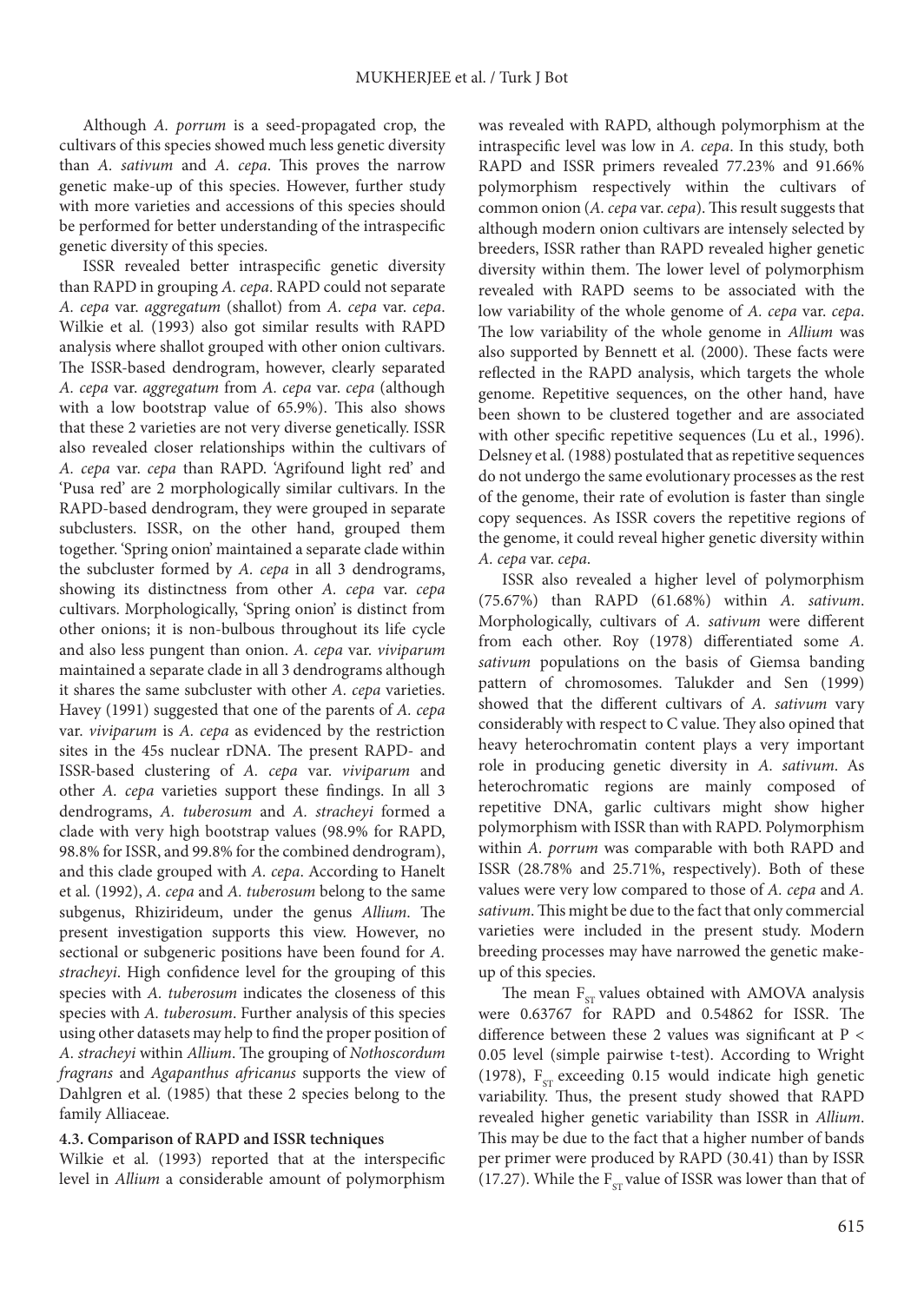RAPD, the 'expected heterozygosity'  $(H_e)$  value was slightly higher (although not significantly different) in ISSR than in RAPD. Expected heterozygosity is a good measure of detecting polymorphism (Powell et al*.*, 1996). However, as RAPD markers generated more bands, its discriminating capacity was also significantly higher than that of ISSR. The higher value of 'effective number of patterns per assay units' (P) for RAPD compared to ISSR gave evidence of the higher discriminating capacity of the former. The marker index (MI) is a product of 'expected heterozygosity' and 'effective multiplex ratio' (E). As E depends on the number of loci per assay unit, which was much higher in RAPD than in ISSR, marker index was also higher in RAPD than in ISSR.

In conclusion, the present study demonstrated that rapid and cost-effective markers like RAPD and ISSR coupled with proper statistical tools could be successfully applied to studying phylogenetic relationships at the interspecific and intraspecific level in *Allium*. The relationship between

#### **References**

- Ajibade SR, Weeden NF & Chite SM (2000). Inter-simple sequence repeat analysis of genetic relationships in the genus *Vigna*. *Euphytica* 111: 47–55.
- Alam MA, Naik K & Mishra GP (2009). Congruence of RAPD and ISSR markers for evaluation of genomic relationship among 28 populations of *Podophyllum hexandrum* Royle from Himachal Pradesh, India. *Turkish Journal of Botany* 33: 1–12.
- Augusti KT (1990). Therapeutic and medicinal values of onions and garlic. In: Rabinowitch HD & Brewster JL (eds.) *Onions and Allied Crops,* vol. 3, pp. 94–108. Boca Raton: CRC Press.
- Bailey CD, Hughes CE & Harris SA (2004). Using RAPDs to identify DNA sequence loci for species level phylogeny reconstruction: an example from Leucaena (Fabaceae). *Systematic Botany* 29:  $4 - 14.$
- Belaj A, Satovic Z, Cipriani G, Baldoni L, Testolin R, Rallo L & Trujillo I (2003). Comparative study of the discriminating capacity of RAPD, AFLP, and SSR markers and of their effectiveness in establishing genetic relationships in olive. *Theoretical and Applied Genetics* 107: 736–744.
- Bennett MD, Johnston S, Hodnett GL & Price HJ (2000). *Allium cepa* L. cultivars from four continents compared by flow cytometry show nuclear DNA constancy. *Annals of Botany* 85: 351–357.
- Blair MW, Panaud O & McCouch SR (1999). Inter-simple sequence repeat (ISSR) amplification for analysis of microsatellite motif frequency and fingerprinting in rice (*Oryza sativa* L.). *Theoretical and Applied Genetics* 98: 780–792.
- Casasoli M, Mattioni C, Cherubini M & Villani F (2001). Genetic linkage map of European chestnut (*Castanea sativa* Mill.) based on RAPD, ISSR, and isozyme markers. *Theoretical and Applied Genetics* 102: 1190–1199.

*Allium* and related plant species also supports the traditional taxonomic treatments of these species. Further analysis together with data from other methods can be used to make a more accurate reconstruction of the genus *Allium*. Additionally, the large number of unique bands obtained in the present study signifies the power of RAPD and ISSR markers in fingerprinting and diversity analysis, especially at the lower taxonomic level. However, owing to the large number of accessions available for each of these species and varieties of *Allium*, it is important to screen the specificity of these bands over a large sample size before affirming their diagnostic capacity.

#### **Acknowledgements**

This work was financially supported by the Council of Scientific and Industrial Research of the government of India. We are grateful to Dr. Umesh Thapa, Bidhan Chandra Krishi Viswa Vidyalaya, West Bengal, India, for the identification of plant materials.

- Chtourou-Ghorbel N, Lauga B, Brahim NB, Combes D & Marrakchi M (2002). Genetic variation analysis in the genus *Lathyrus* using RAPD markers. *Genetic Resources and Crop Evolution* 49: 363–370.
- Cunha CP, Hoogerheide ESS, Zucchi MI, Monteiro M & Pinheiro JB (2012). New microsatellite markers for garlic, *Allium Sativum* (Alliaceae). *American Journal of Botany* 99: e17–e19.
- Dahlgren RMT, Clifford HT & Yeo PF (1985). *The Families of the Monocotyledons: Structure, Evolution and Taxonomy.* Berlin: Springer.
- Delsney M, Grellet F, Tremousaygue D, Raynal M & Panabières F (1988). Structure, évolution, et expression de l'ADN nucléaire. *Bulletin de la Société Botanique de France* 135: 23–38.
- Depeiges A, Goubely C, Lenoir A, Cocherel S, Picard G, Raynal M, Grellet F & Delseny M (1995). Identification of the most represented motifs in *Arabidopsis thaliana* microsatellite loci. *Theoretical and Applied Genetics* 91: 160–168.
- Deshwall RPS, Singh R, Malik K & Randhawa GJ (2005). Assessment of genetic diversity and genetic relationships among 29 populations of *Azadirachta indica* A. Juss. using RAPD markers. *Genetic Resources and Crop Evolution* 52: 285–292.
- Divaret I, Margale E & Thomas G (1999). RAPD markers on seed bulks efficiently assess the genetic diversity of a *Brassica oleracea* L. collection. *Theoretical and Applied Genetics* 98: 1029–1035.
- Doyle JJ & Doyle JL (1987). A rapid DNA isolation procedure from small quantities of fresh leaf tissues. *Phytochemical Bulletin* 19:  $11 - 15$ .
- Excoffier L, Laval G & Schneider S (2005). Arlequin ver. 3.0: An integrated software package for population genetics data analysis. *Evolutionary Bioinformatics Online* 1: 47–50.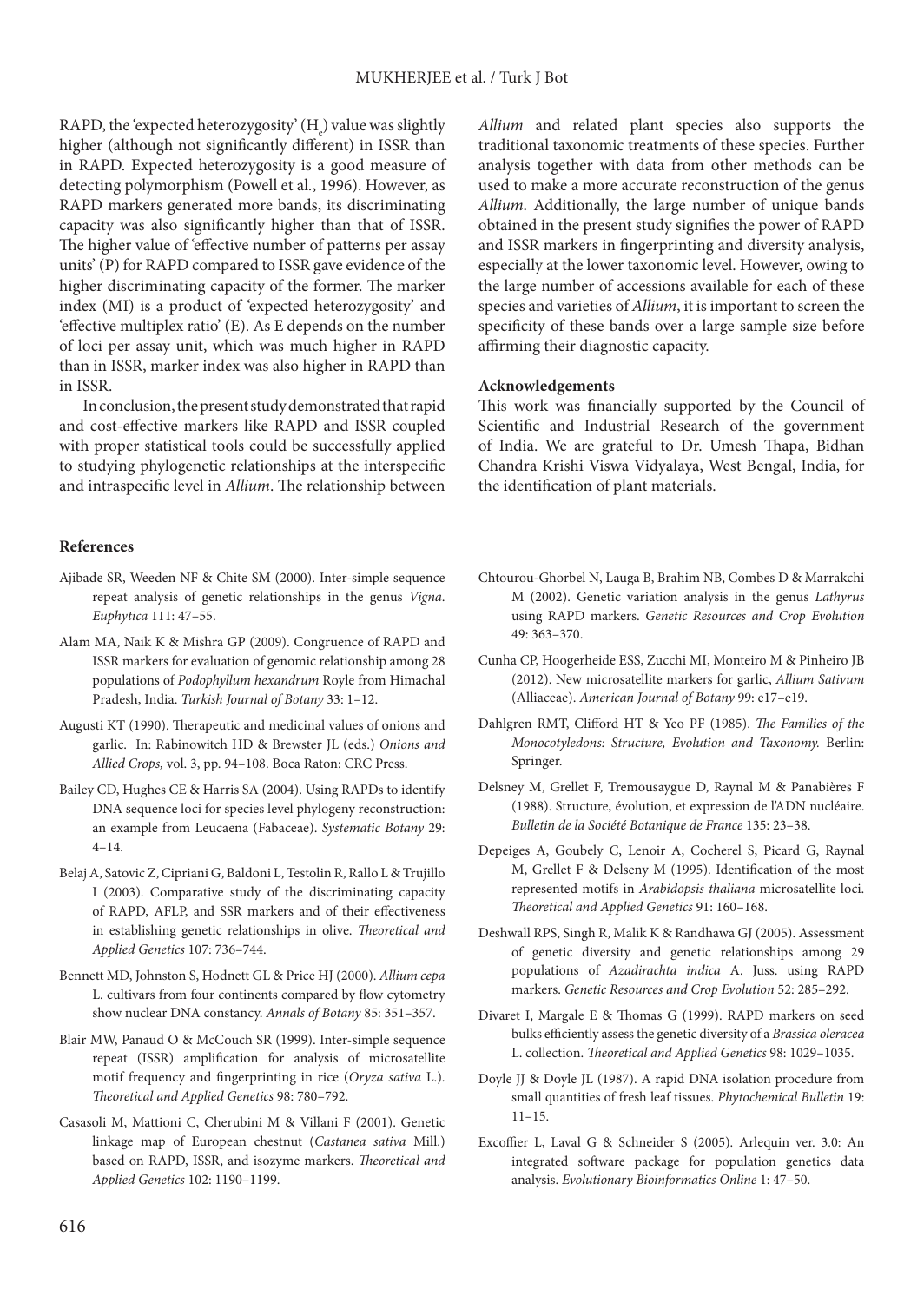- Ferguson ME, Ford-Lloyd BV, Robertson LD, Maxted N & Newbury HJ (1998). Mapping the geographical distribution of genetic variation in the genus *Lens* for the enhanced conservation of plant genetic diversity. *Molecular Ecology* 7: 1743–1755.
- Fischer D & Bachmann K (1998). Microsatellite enrichment in organisms with large genomes (*Allium cepa* L.). *BioTechniques* 24: 796–800.
- Fofana B, Vekemans X, du Jardin P & Baudoin JP (1997). Genetic diversity in lima bean (*Phaseolus lunatus* L.) as revealed by RAPD markers. *Euphytica* 95: 157–165.
- Friesen N, Fritsch R & Bachmann K (1997). Hybrid origin of some ornamentals of *Allium* subgenus *Melanocrommyum* verified with GISH and RAPD. *Theoretical and Applied Genetics* 95: 1229–1238.
- Fritsch RM & Friesen N (2002). Evolution, domestication, and taxonomy. In: Rabinovitch HD, Currah L (eds.) *Allium Crop Science: Recent Advances*, pp. 5–27. Wallingford, UK: CAB International.
- Galvan MZ, Bornet B, Balatti PA & Branchard M (2003). Inter-simple sequence repeat (ISSR) marker as a tool for the assessment of both genetic diversity and gene pool origin in common bean (*Phaseolus vulgaris* L.). *Euphytica* 132: 297–301.
- García-Lampasona S, Asprelli P & Burba JL (2012). Genetic analysis of a garlic (*Allium sativum* L.) germplasm collection from Argentina. *Scientia Horticulturae* 138: 183–189.
- Göktürk RS, Sümbül H, Çelebi A & Açık L (2012). Two new species of *Cephalaria* (Caprifoliaceae) from Turkey. *Turkish Journal of Botany* 36: 311–321.
- Hanelt P (1990). Taxonomy, evolution, and history. In: Rabinowitch HD, Brewster JL (eds.) *Onions and Allied Crops, Vol 1. Botany, Physiology, and Genetics*, pp. 1–26. Boca Raton, Florida, USA: CRC Press Inc.
- Hanelt P, Schultze-Motel J, Fritsch R, Kruse J, Maass HI, Ohle H & Pistrick K (1992). Infrageneric grouping of *Allium* – the Gatersleben approach. In: Hanelt P, Hammer K, Knüpffer H (eds.) *The Genus Allium: Taxonomic Problems and Genetic Resources*, pp. 107–123. Gatersleben, Germany: Institut für Pflanzengenetik und Kulturpflanzenforschung.
- Hao G, Lee D-H, Lee JS & Lee NS (2002). A study of taxonomical relationships among species of Korean *Allium* sect. *Sacculiferum* (Alliaceae) and related species using inter-simple sequence repeat (ISSR) markers. *Botanical Bulletin of Academia Sinica* 43: 63–68.
- Havey MJ (1991). Molecular characterization of the interspecific origin of viviparous onion. *Journal of Heredity* 82: 501–503.
- Hodkinson TR, Chase MW & Renvoize SA (2002). Characterization of a genetic resource collection for *Miscanthus* (Saccharinae, Andropogoneae, Poaceae) using AFLP and ISSR PCR. *Annals of Botany* 89: 627–636.
- Huang J & Sun SM (2000). Genetic diversity and relationships of sweet potato and its wild relatives in *Ipomoea* series *Batatas* (Convolvulaceae) as revealed by inter-simple sequence repeat (ISSR) and restriction analysis of chloroplast DNA. *Theoretical and Applied Genetics* 100: 1050–1060.
- Huff DR, Peakall R & Smouse PE (1993). RAPD variation within and among natural populations of outcrossing buffalo grass [*Buchloë dactyloides* (Nutt.) Engelm.]. *Theoretical and Applied Genetics* 86: 927–934.
- Jaccard P (1908). Nouvelles recherches sur la distribution florale. *Bulletin de la Société vaudoise des sciences naturelles* 44: 223– 270.
- Joshi SP, Gupta VS, Aggarwal RK, Ranjekar PK & Brar DS (2000). Genetic diversity and phylogenetic relationship as revealed by inter-simple sequence repeat (ISSR) polymorphism in the genus *Oryza*. *Theoretical and Applied Genetics* 100: 1311–1320.
- Kendler BS (1987). Garlic (*Allium sativum*) and onion (*Allium cepa*): a review of their relationship to cardiovascular disease. *Preventive Medicine* 16: 670–685.
- Khar A, Lawande KE & Negi KS (2011). Microsatellite marker based analysis of genetic diversity in short day tropical Indian onion and cross amplification in related *Allium* spp. *Genetic Resources and Crop Evolution* 58: 741–752.
- Klein-Lankhorst RM, Vermunt A, Weide R, Liharska T & Zabel P (1991). Isolation of molecular markers for tomato (*Lycopersicon esculentum*) using random amplified polymorphic DNA (RAPD). *Theoretical and Applied Genetics* 83: 108–114.
- Krest I, Glodek J & Keusgen M (2000). Cysteine sulfoxides and alliinase activity of some *Allium* species. *Journal of Agricultural and Food Chemistry* 48: 3753–3760.
- Kumar LS, Sawant AS, Gupta VS & Ranjekar PK (2001). Comparative analysis of genetic diversity among Indian populations of *Scirpophaga incertulas* by ISSR-PCR and RAPD-PCR. *Biochemical Genetics* 39: 297–309.
- Kumar V, Srivastava N, Singh A, Vyas MK, Gupta S, Katudia K, Vaidya K, Chaudhary S, Ghosh A & Chikara SK (2012). Genetic diversity and identification of variety-specific AFLP markers in fenugreek (*Trigonella foenum-graecum*). *African Journal of Biotechnology* 11: 4323–4329.
- Lee G-A, Kwon S-J, Park Y-J, Lee M-C, Kim H-H, Lee J-S, Lee S-Y, Gwag J-G, Kim C-K & Ma K-H (2011). Cross-amplification of SSR markers developed from *Allium sativum* to other *Allium* species. *Scientia Horticulturae* 128: 401–407.
- Mantel N (1967). The detection of disease clustering and a generalized regression approach. *Cancer Research* 27: 209–220.
- Martin GB, Williams JGK & Tanksley SD (1991). Rapid identification of markers linked to a *Pseudomonas* resistance gene in tomato by using random primers and near isogenic lines. *Proceedings of the National Academy of Sciences of the United States of America* 88: 2336–2340.
- Martin JP & Sanchez-Yelamo MD (2000). Genetic relationships among species of the genus *Diplotaxis* (Brassicaceae) using inter-simple sequence repeat markers. *Theoretical and Applied Genetics* 101: 1234–1241.
- Martins-Lopes P, Lima-Brito J, Gomes S, Meirinhos J, Santos L & Guedes-Pinto H (2007). RAPD and ISSR molecular markers in *Olea europaea* L.: genetic variability and molecular cultivar identification. *Genetic Resources and Crop Evolution* 54: 117–128.